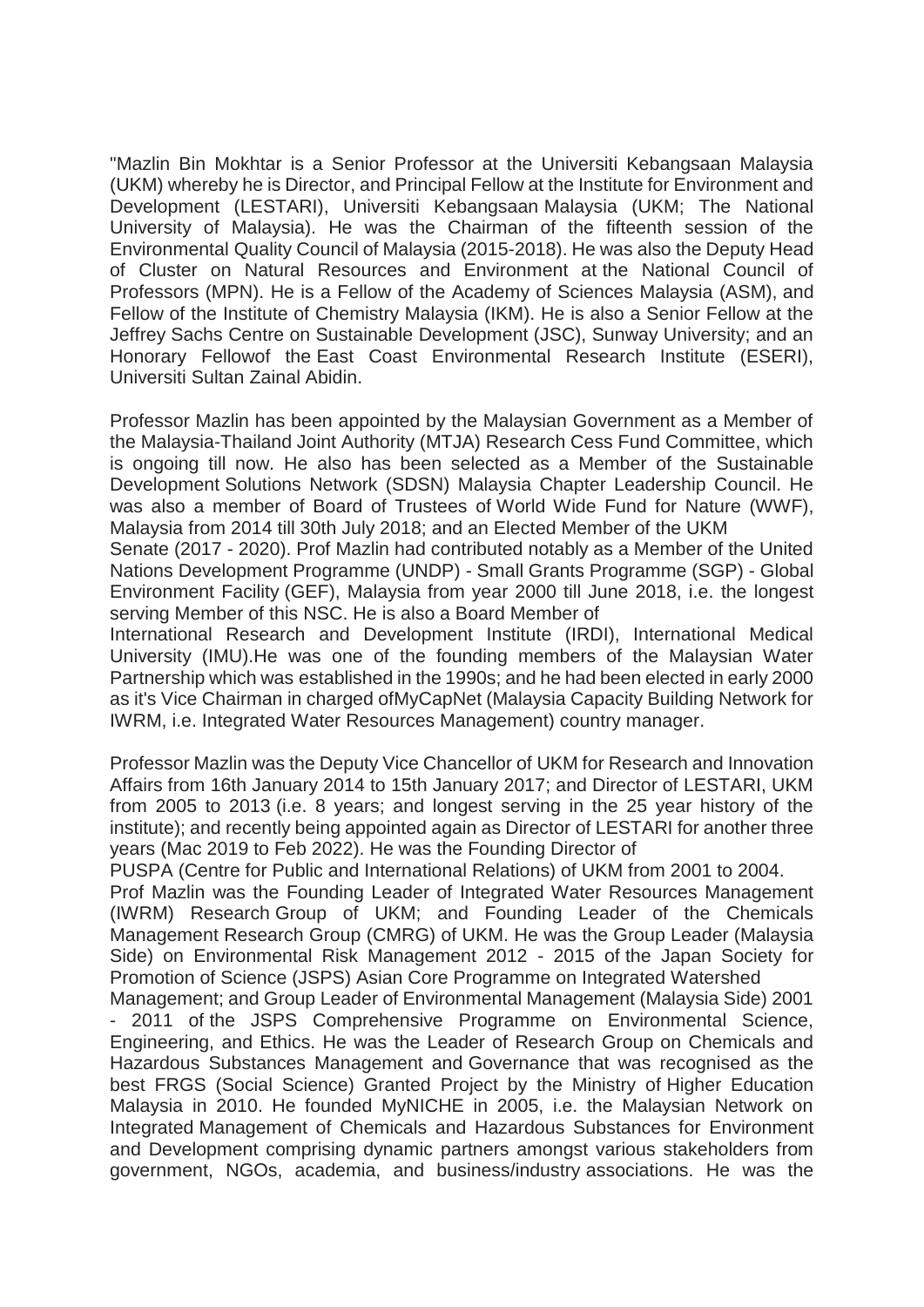founding member of the ICC, i.e. international coordinating committee of UNCECAR (United Nations University Network for Climate and Ecosystems Change Adaptation Research comprising prominent universities including the University of Tokyo, United Nations University headquartered in Japan; the Australian National University (ANU); Indian Institute of Technology (IIT); the Vietnam National University (VNU); the University of the Philippines; Universitas Gadjah Mada (UGM) of Indonesia; University Peradeniya of Sri Lanka; and UKM of Malaysia; etc. This team went on to develop and run the BRCC (Building Resilience to Climate and Ecosystem Change) Course for several years under leadership of the United Nations University, benefitting many local leaders and professionals from many countries around the world.

Professor Mazlin's expertise is in Environmental Analytical Chemistry and Environmental Management; and his research and outreaching interests include Sustainability Science and Governance for Sustainability; and Education and Capacity Building for Sustainable Development. In terms of research and academic contributions, Professor Mazlin has produced more than 300 publication materials in various forms including journals' manuscripts, proceedings, books, chapters in books, policy papers, guidelines, manuals, and as such. His recent book publication was

titled "Rising to the Challenge: Malaysia's Contribution to the SDGs", where it was featured in the United Nations SDSN Global Newsletter. He has been invited as speaker on sustainability issues, nationally and at the ASEAN and Asia Pacific platforms, by various entities, includinggovernment agencies, universities, industries, NGOs and communities. In terms of human capital development, he has quite a number of masters and PhD students graduated under his supervision,

whereby they are now leaders in academia, government agencies, NGOs and businesses/industries. Professor Mazlin has always been building and nurturing

individuals and groups to be pragmatic in their thinking and actions based on several integrated and holistic approaches for sustainable development, including for MDGs then, and now for effective implementation of SDGs at various scales.

Prof Mazlin has inspired and motivated many current and future leaders, captains of industries and local authorities to be more adaptable and responsible in addressing sustainable development issues and problems. He has done good in enhancing smart governance via multi-stakeholders' participation, and multi disciplinary modes. In terms of contributions to the country and society,

Professor Mazlin is also actively involved in building the sustainable development solutions network (SDSN) for ASEAN under the initiative of the SDSN Malaysia Chapter. As a member of Board of Trustees of WWF-Malaysia, he has also been advocating for environmental conservation nationally, including in creative efforts to protect threatened endemic species of biodiversity. Professor Mazlin was bestowed the Award of Paduka Mahkota Perak (PMP) by His Royal Highness The Sultan of Perak in 2002; and the Dato' Setia DiRaja Kedah (DSDK) Award with the title Dato' by His Royal Highness TheSultan of Kedah in 2014 for contributions to society and country.Quite recently, in 2018, Prof Minoru Yoneda (Kyoto University) and Prof Dato Mazlin Mokhtar (UKM) produced a book published by Springer titled "Environmental Risk Analysis for Asian-Oriented, Risk-Based Watershed Management: Japan and Malaysia ".

Prof Dato Dr Mazlin Mokhtar was selected by the Malaysian Government Special Committee as the recipient of the coveted Langkawi Award for 2017/2018; endorsed